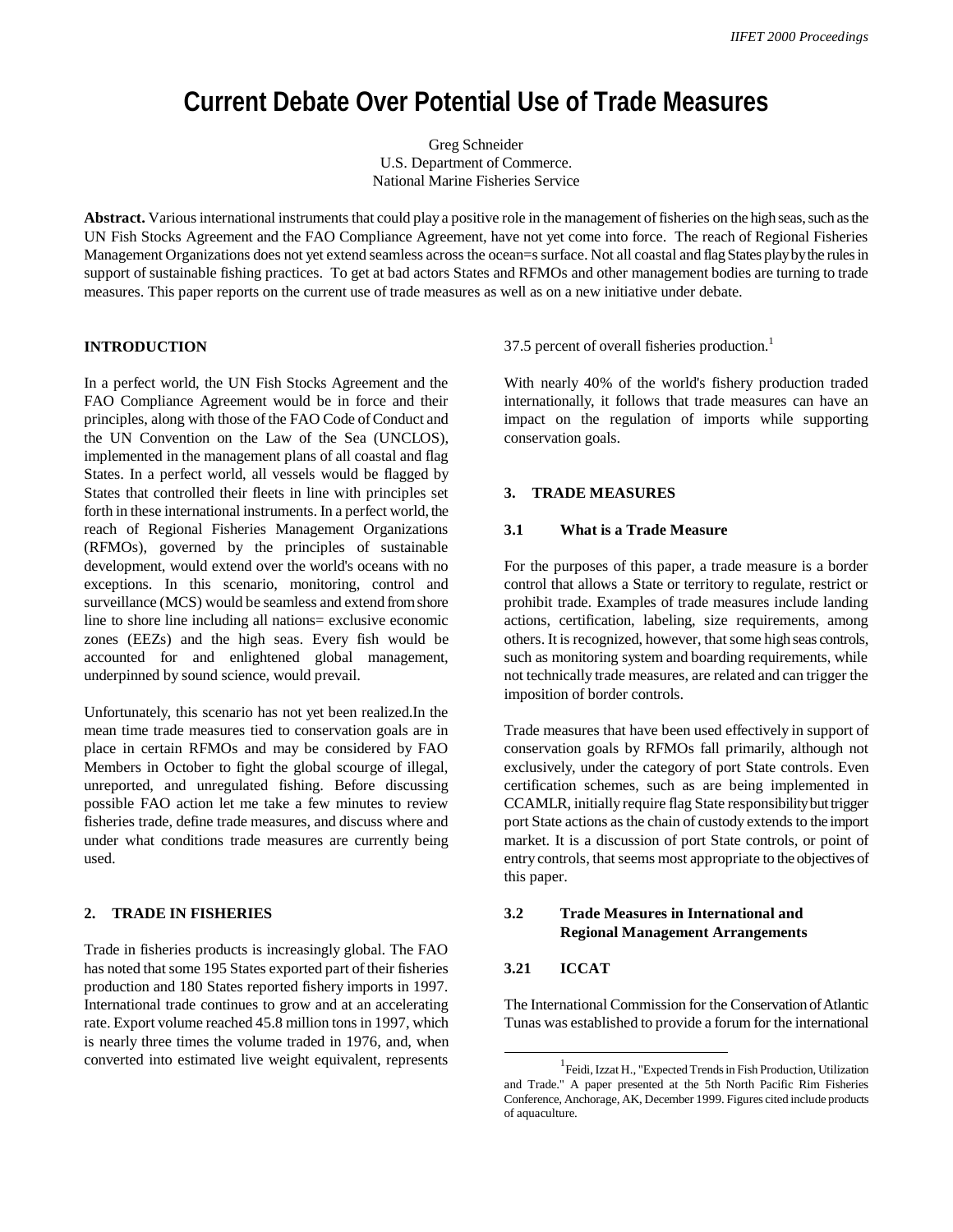coordination of research and management of tuna and tunalike species in the Atlantic Ocean. ICCAT seeks to conserve and manage such species throughout their range in a manner that maintains their population at levels that will permit the maximum sustainable catch. The Convention area is defined as all waters of the Atlantic Ocean, including the adjacent seas.

## **A. Bluefin and Swordfish Action Plans**

In recent years, ICCAT has adopted several measures designed to encourage cooperation by non-members and compliance by ICCAT members with the Commission's conservation and management decisions. **T**he Bluefin Tuna Action Plan Resolution, adopted in 1994, provides a mechanism that can lead to the use of multilateral trade measures against parties deemed to diminish the effectiveness of the ICCAT conservation measures for bluefin tuna. In 1996, the ICCAT Commission recommended that its members take measures to prohibit the import of bluefin tuna in any form from the *non-ICCAT Member countries* Belize, Honduras and Panama. The recommendation for multilateral trade restrictive measures represented the first time that such measures had been authorized by an international fisheries management body. The action followed several years of effort to encourage cooperation with ICCAT conservation and management measures. Because Panama had demonstrated what ICCAT viewed as a sincere desire to rectify the fishing activities of its vessels, implementation of trade restrictions against this State were in fact delayed for approximately 6 months as the ICCAT Commission tried unsuccessfully to come to terms with Panama. Significantly, ICCAT adopted a measure at its 1999 meeting that lifted the bluefin tuna trade restrictions against Panama in recognition of Panama's new status as an ICCAT member and of its notable and continuing efforts to control its fleet. Also in 1999, ICCAT recommended pursuant to its Swordfish Action Plan Resolution that its members take measures to prohibit the import of Atlantic swordfish in any form from Belize and Honduras. The 1999 ICCAT meeting was also significant in that the Commission recommended that its members take actions prohibiting the import of bluefin tuna from Equatorial Guinea, a *contracting member*, under a bluefin tuna quota compliance measure adopted in 1996*.* In all cases (against contracting and noncontracting members) the recommendations of the Commission are binding on its members.

#### **B. Swordfish Minimum Size**

In 1995, ICCAT adopted a smaller, alternative minimum size requirement for Atlantic swordfish which can be selected by a State in lieu of the larger minimum size. Unlike the larger size limit, the smaller, alternative swordfish minimum size provides no tolerance level for the harvest of swordfish under that size. If a State selects the alternative minimum size, it must take measures to prohibit the taking by its vessels, as

well as the landing and sale in its jurisdiction, of swordfish below the limit. The United States adopted the alternative minimum size and has taken steps to implement the terms of the ICCAT recommendation. To implement the ban on sale in its jurisdiction, the United States prohibited the import of Atlantic swordfish and swordfish pieces below the minimum size, unless the pieces were derived from a swordfish larger than that size. To determine if swordfish are eligible for import, all shipments must be accompanied by a certificate of eligibility (COE). This document must be signed and sealed by an official or authorized representative of the exporting authority. The United States appears to be the only State that has taken such a step. In order to ensure access to the US market, Canada had adopted ICCAT's alternative minimum size; however, Canada did not set up a system to control imports given its status as a swordfish exporting rather than importing State.

## **3.22 NAFO**

The Northwest Atlantic Fisheries Organization requires that 100 percent of its contracting parties carry observers while in the NAFO Regulatory Area (NRA). Not later than January 1, 2001, all vessels of contracting Parties will be required to be equipped with satellite vessel monitoring systems (VMS). Vessels of non-contracting Parties sighted fishing in the NRA are presumed to be undermining NAFO conservation and enforcement measures and must be inspected in a contracting Party port, before any product can be off loaded or transshipped. Within the NRA, non- contracting Parties may be boarded and inspected with the consent of the master.<sup>2</sup>

## **3.23 CCAMLR**

The Convention on the Conservation on Antarctic Marine Living Resources established a Commission charged with protecting and conserving the marine living resources in the waters surrounding Antarctica. The Convention is based upon an ecosystem approach to the conservation of marine living resources and incorporates standards designed to ensure the conservation of individual populations and species and the Antarctic marine ecosystem as a whole. CCAMLR addresses IUU fishing through measures which require the marking of fishing vessels and gear; specify licensing and inspection obligations of Contracting Parties; encourage cooperation between Contracting Parties to ensure compliance with CCAMLR conservation measures; promote compliance by non-Contracting Party vessels with CCAMLR conservation measures; mandate the use of automated satellite-linked Vessel Monitoring Systems (VMS) on Contracting Party vessels fishing in the Convention Area; and establish a Catch Documentation Scheme (CDS) to track and monitor trade in

 $2$ VMS and observer requirements in NAFO are not trade measures. Lack of compliance with NAFO requirements pertaining to them may , however, trigger landing or other trade restrictions.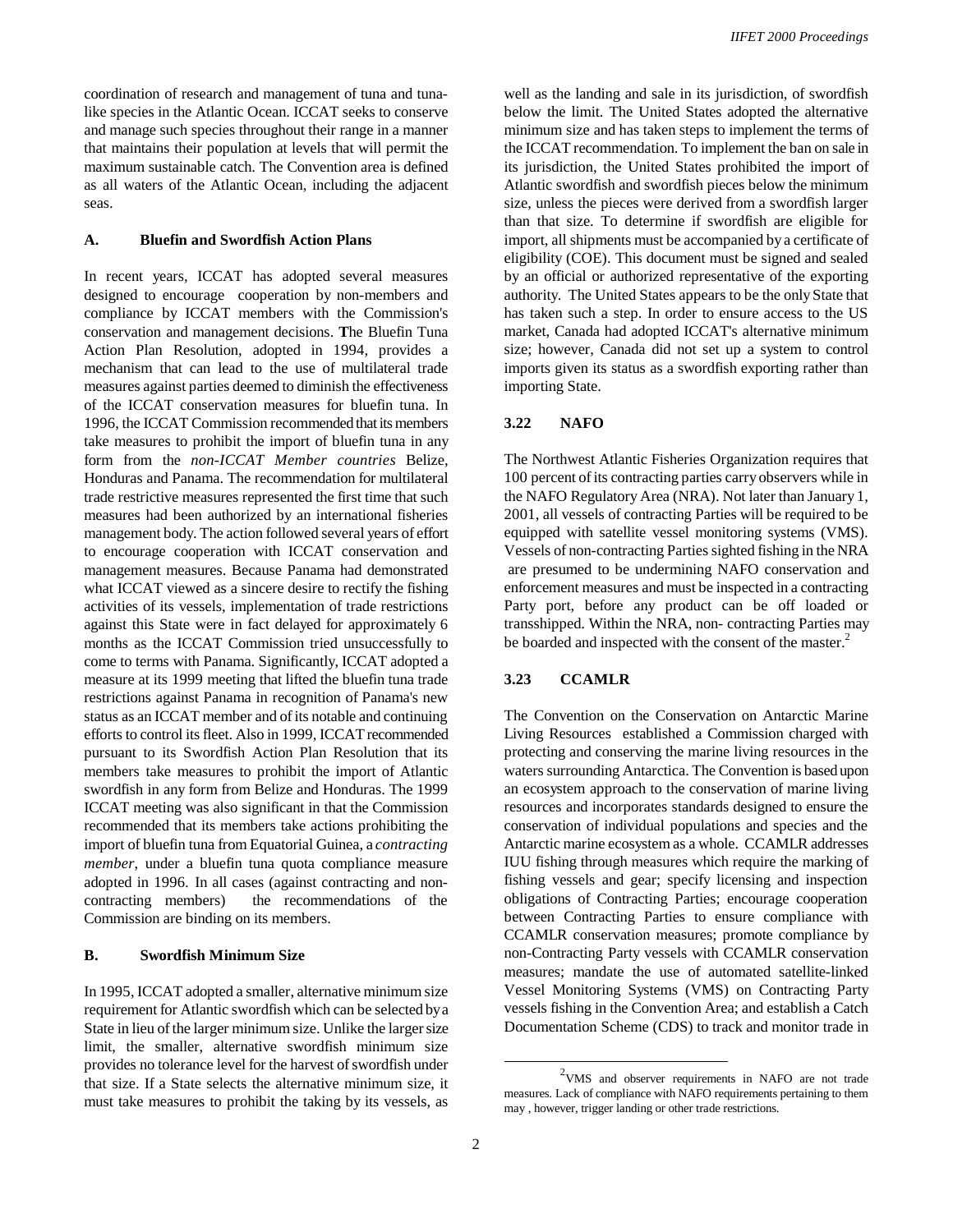toothfish. The CDS is designed to reduce unreported and illegal fishing for toothfish currently taking place in the Convention Area and adjacent waters. It does this by requiring that toothfish landed in the ports of CCAMLR parties, transshipped to their vessels or through their ports, or imported into their territories be documented.

## **3.24 CITES**

The Convention on International Trade in Endangered Species of Wild Fauna and Flora was adopted in 1973 and came into force in 1975 and has 143 Parties or members. As a part of this multilateral environmental agreement (MEA), the Parties identify species that are or may be threatened by trade, listing them in Appendix 1. Species that may become threatened if trade in the species is not regulated are listed in Appendix 2. Commercial trade is forbidden for species on Appendix 1 and strictly regulated for species on Appendix 2.

## **4. UNILATERAL ACTION/TRADE EMBARGO**

## **4.1 Tuna/Dolphin**

The US Marine Mammal Protection Act (MMPA), as amended, seeks to minimize the mortality of dolphins in the purse seine tuna fishery of the Eastern Pacific Ocean. Until recently, the MMPA prohibited imports of yellowfin tuna from nations whose vessels participating in this fishery had dolphin mortality rates in excess of U.S. standards. As amended in 1997, however, the MMPA permits the importation of such tuna, provided that the harvesting nation is complying with newly agreed multilateral standards for dolphin safety, as set forth in the 1999 Agreement on the International Dolphin Conservation Program.

## **4.2 Shrimp/Turtle**

Public Law 101-162, Section 609, prohibits the importation of shrimp harvested in ways that are harmful to endangered species of sea turtles. This import prohibition does not apply with respect to nations that are certified by the United States as meeting certain criteria relating to the protection of sea turtles in the course of commercials shrimp trawl fishing.

## **5. OTHER MEASURES**

#### **5.1 Blacklists**

Blacklists have been suggested as a way to identify and commit to a list vessels engaged in a number of activities including: open registry without adequate flag-State controls, or reflagging to avoid conservation and management measures; non-party fishing in RFMOs; and illegal fishing on the high seas or within a State's EEZ.

## **5.2 White Lists**

There are also "white" lists, such as the one maintained by the South Pacific Fisheries Forum Agency. To fish in the waters of any FFA Member States, a vessel must be in "good standing." CCAMLR also maintains a list of vessels licensed to fish in Convention waters.

## **5.3 Ecolabels**

Whether private sector- or public sector-driven, labeling schemes are market-based opportunities for consumers to express their preferences on where or how a product was harvested or about a myriad other product characteristics.

## **6. EFFECTIVENESS OF AVAILABLE OPTIONS**

#### **6.1 RFMOs or MEAs**

The RFMOs and CITES discussed above have three important, fundamental features which should be incorporated in any future efforts. They are multilateral, they support welldefined conservation goals backed by sound science, and they expressly authorize trade measures as a means to enforce these objectives. These organizations articulate a set of common or shared standards of responsibility for their members and serve as a forum in which to discuss policy issues of mutual interest. The fact that the conservation goals and the role of trade measures in enforcing those goals have been agreed to in advance reduces the likelihood of controversy over trade measures.

#### **6.2 Unilateral Action**

Principle 12 of the Rio Declaration, agreed upon at the 1992 Earth Summit, discourages unilateral action but does not proscribe it: "[u]nilateral actions to deal with environmental challenges outside the jurisdiction of the importing State should be avoided. Environmental measures addressing transboundary or global environmental problems should, as far as possible, be based on an international consensus." Despite the Rio Declaration and setting aside the question of world opinion, unilateral action is by definition less effective than multilateral action unless an importing State controls a large share of the market, which does occur but is not the norm. That said, the United States has acted unilaterally to meet conservation goals and has several domestic laws requiring it to do so. In at least one case, the WTO seems to have agreed that the US had, under the facts of the case, the right to do so.

## **6.3 Labels and Lists**

Ecolabels have been contentiously debated in various intergovernmental fora such as the FAO Committee on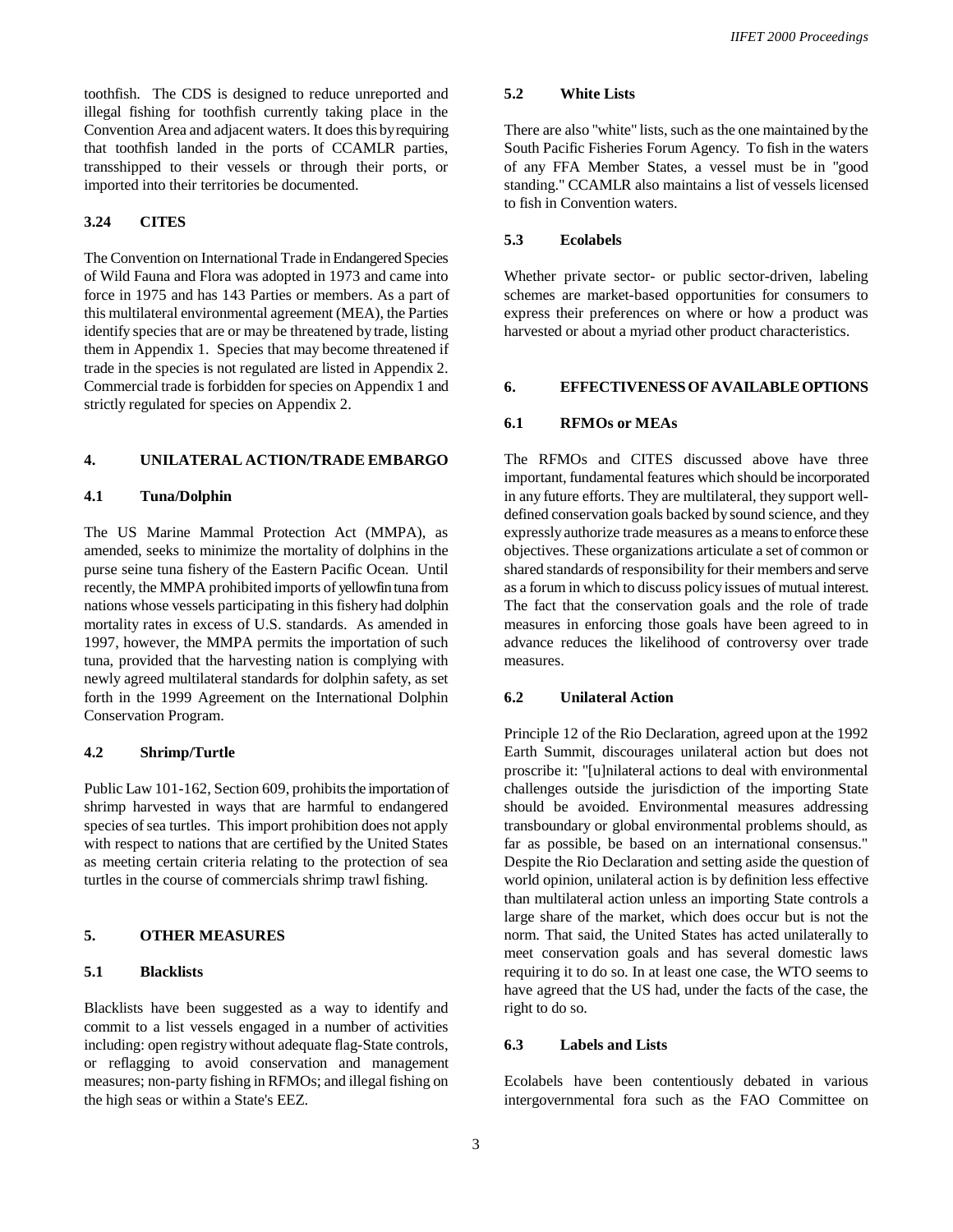Fisheries, the UN Committee on Sustainable Development and the WTO Committee on Trade and the Environment. The subject has proven to be a lightening rod for attracting criticism by certain States concerned that ecolabels are a trade barrier in disguise. So contentious are the basic conditions behind ecolabels -- standards of sustainability, certification authority, compliance capability, etc., that it is probably fair to say that FAO-endorsed technical guidelines for a potential ecolabel are not likely to see the light of day any time soon, if ever, leaving the exercise in the hands of national bodies and the private sector.

Blacklists of vessels are commonly cited as a way to address illegal fishing. One State has been distributing a list of vessels they consider to be flying "flags of convenience." It appears this list has been circulated among potential importers of fish in that State. In a sense, a blacklist can be another form of an ecolabel -- a market-based mechanism that allows consumers (or large importers) to make an informed judgment about the source or method of harvesting of the product they are considering purchasing.

Blacklists offer the consumer a choice but present a range of problems if generated without due process. Although NAFO has instituted a "guilty until proven innocent" position on non-Party vessels found fishing in its waters, verification of blacklists will likely lead to accusations of false identification. Blacklists that are unilaterally assembled and distributed will remain more problematic than lists put together by multilateral organizations, for example, which are based on due process and broad oversight.

"White lists" as used by the FFA and CCAMLR are less problematic. CCAMLR maintains password protected websites, one listing sightings of vessels reported by CCAMLR Members to be fishing in apparent contravention of CCAMLR conservation measures, and a second, providing the details of vessels licensed by CCAMLR Member countries to fish in the Convention Area. The sightings list identifies vessel name, date of sighting, call sign, flag, activity (e.g., apprehended, VMS sighting, steaming, hauling, stationary, fishing), ASD code, latitude and longitude. The licenses list identifies vessel name, call sign, ASD code, target species, gear used, and duration of license. In addition, CCAMLR members notify one another through the CCAMLR Secretariat, of the disposition of prosecutions of apprehended vessels.

#### **7. FRESH DEBATE IN THE FAO**

Drawing on the positive experience of the RFMOs and MEAs in using trade measures to meet conservation goals the world's fisheries ministers, meeting at the FAO in 1999, called for the development of a global plan of action to deal *effectively* with all forms of illegal, unregulated and unreported fishing

including fishing vessels flying "flags of convenience." Defining precisely what is meant by IUU fishing may ultimately prove futile and perhaps even unnecessary but suffice it to say that illegal, unreported and unregulated fishing contributes to a number of problems, from resource depletion to the miscalculation of biomass, that negatively affect the sustainability of fisheries resources. The tighter the controls by fisheries managers over the world's fish stocks, the more apparent and the more lucrative become the activities of the free riders, illegal fishers, and IUU fishing generally. The most egregious examples of these practices appear to be in the EEZs of some developing countries without resources and infrastructure to properly manage waters under their jurisdiction; on the high seas by members and non-members of RFMOs; and in remote areas where surveillance is often difficult or neglected. A disproportionate amount of IUU fishing appears to be carried out by vessels registered in States with open registries and stateless vessels.

Arriving at an accurate percentage of world trade in fisheries products that can be attributed to IUU fishing may be next to impossible, given the extra-legal nature of the problem. $3$ However if one takes a species-specific approach, *Dissostichus spp.* for example, it is clear that IUU fishing could contribute to the decimation of a stock and has, therefore, the potential to be a serious problem.

Taking into account the negative effects of IUU fishing on fragile resources a group of experts, serving in their own capacity, met in May 2000 in Sydney to draft an International Plan of Action (IPOA) to prevent, deter and eliminate IUU fishing. The draft IPOA includes a section on market related measures that calls on the international community to take, among other actions, A all steps necessary, consistent with international law, to prevent fish caught by vessels engaged in IUU fishing being imported into their territories or being traded by their natural or legal persons.

## **8. CONCLUSTION**

Whether an IPOA is adopted at the FAO that includes trade measures is still subject to debate. What seems important in minimizing challenges to trade measures in support of national and international conservation goals is that they should be transparent and administered in a fair and non-discriminatory manner. The underlying conservation goals must be based on best available science, well defined, and to the extent possible, multilaterally agreed. As highlighted in this paper, recent jurisprudence and the experience of RFMOs may provide useful guidance in designing elements of an IPOA aimed at eliminating IUU fishing particularly if it relies on the use of

 $3$ While recognizing the increasing trade in farmed fish and fish products, IUU fishing typically involves wild caught fish. Emphasis throughout this paper will therefore be on wild caught fish.